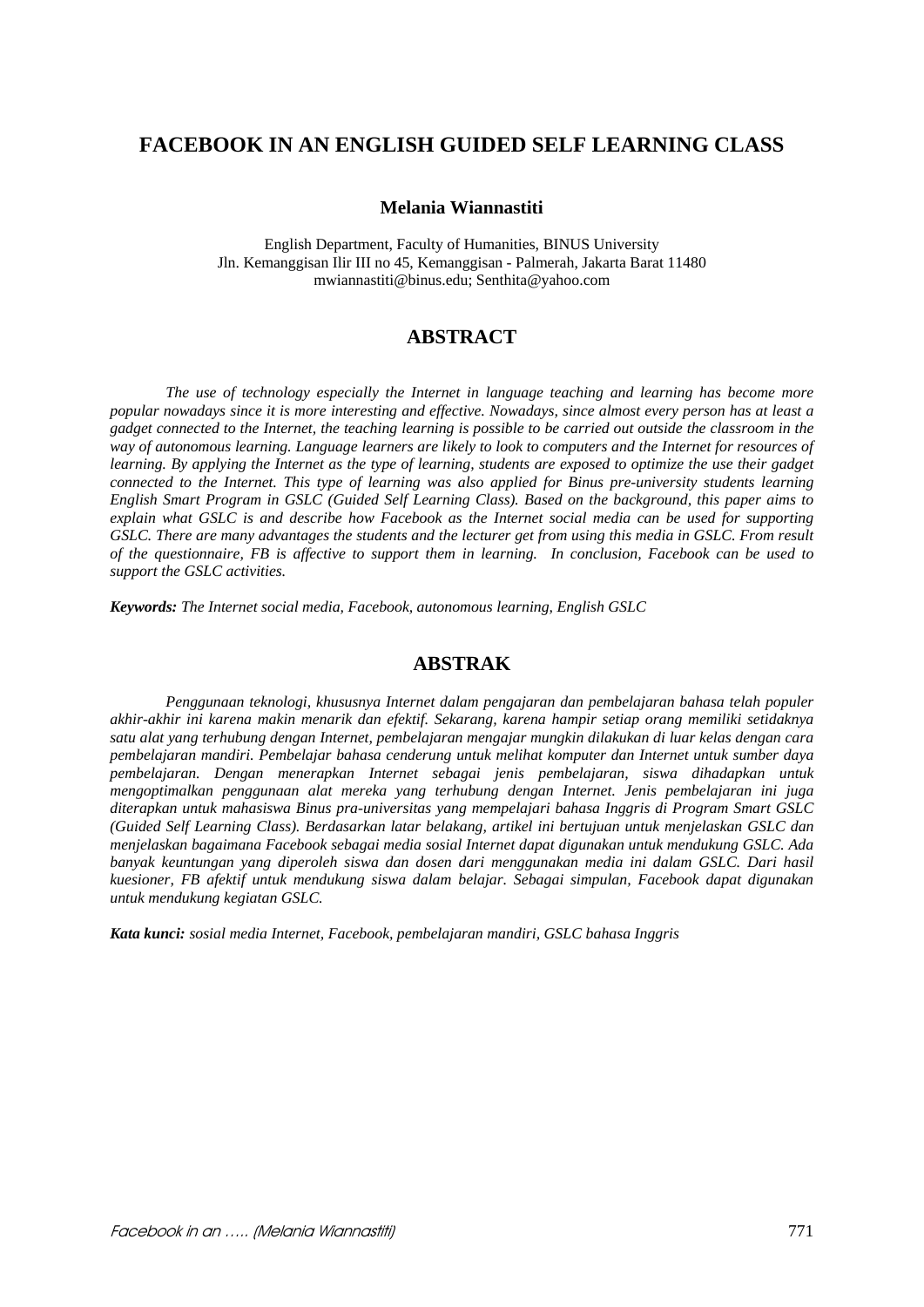## **INTRODUCTION**

Since technology develops rapidly, all things change, including the way the students learn. Some years ago, teaching learning of language used the conventional ways in which students and teachers had to attend the classroom. On the contrary, nowadays, since almost every person has at least a gadget connecting to the Internet, the teaching learning is possible to be done outside the classroom in the way of autonomous learning. As it was cited by Benson in Brown (2001) language learners are likely to look to computers and the Internet for resources of learning. By applying the Internet as the type of learning, students are exposed to optimize the use their gadget which is connected to the Internet.

Through the Internet, students can get thousands of resources which sometimes are more interactive than the classroom activities. Through the Internet also, students can communicate and interact with no-limited people around the world. Therefore, the Internet social media can be used as a communication tool for a teacher and students including in learning the language. To explain what a teacher can do with the Internet social media to support the student's achievement in language skills is one of the objectives of this paper. The other is to describe the students' activities in guided self learning class (GSLC) through this social media as well as the effectiveness of using it in language teaching learning.

### **Theoretical Framework**

Technology in language learning has been used since 1950s in language laboratory (Brown, 2001). In this language laboratory, students got drills, listened to the audio of the native speaker voice. It means that the effort of using the technologies in language learning has been developed. Following, CALL (computer assisted language learning) was developed to accommodate the language learning. It had many advantages such as the fun factor, variety in resources available and learning style used and individualization in a large class (Warschauer, 2000).

In teaching learning, according to Brown (2001) this technology has some benefits. Some of the benefits are (1) a collaborative project in which students can do the same project, (2) a peer-editing of composition which enables the students to have opportunity to check others composition, (3) email which enables students communicate personally with the teacher, and (4) reinforcement of classroom material which enables students to share opinion about the material learned in the classroom. Looking at those benefits, the use of technology especially the social media in the Internet can be applied in teaching learning activities especially outside of the classroom activities which encourage students to be autonomous learners.

GSLC (Guided Self Leaning Class) is one method used in Binus University to support students' autonomous learning. Autonomous learning relates to the learners' ability or capacity to take charge of learning individually and cooperatively (Ying, 2012). By using this method students are invited to do individual projects or group projects which are done outside the classroom but is guided by a lecturer through Binusmaya, a web for Bina Nusantara students and lecturer in a teaching learning process. All Bina Nusantara students and lecturers can access a website called Binusmaya for supporting teaching learning activities in which all communication, assignments, and materials can be uploaded and downloaded in this web. However, since Pre-University students have not had the access to this web, there was an urgency to use a tool to support the teaching learning activities especially for GSLC activities. Then the Internet social media, the very familiar one called Facebook, is then used to replace Binusmaya.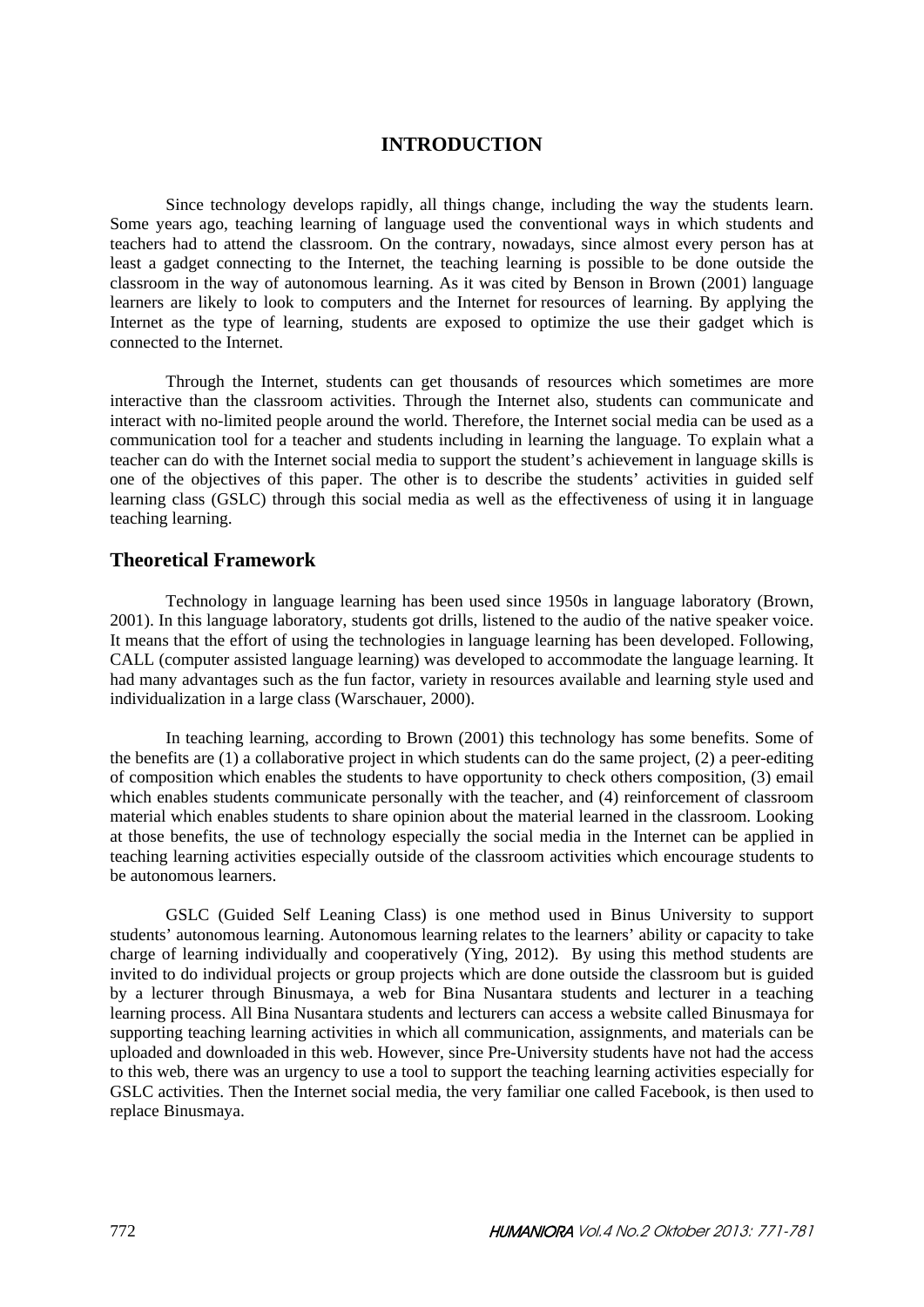Facebook, by some measurements by The New York Times (11 October 2012), is the most popular social network with 175 million active users worldwide, and one of the fastest-growing and best-known sites on the Internet today. This media is also applied friendly in the mobile phone, which enables the users to access it wherever and whenever they are. It means that there is no limitation of the users to communicate through this social media at the time it is needed.

## **RESEARCH METHODS**

GSLC was also applied to Pre university students of Bina Nusantara University in the academic year of 2012/2013. These students were the ones who joined a special program called Smart Class which all the courses in the university are delivered in English. To prepare them facing the courses in English, they had to join Pre university class, a type of an Intensive English course, to prepare them to be ready for the university courses. Those whose pretest scores equal to 475 – 499 PBT TOEFL had to join 200 hours English Intensive course, and those whose scores are over 500 had to join 100 hours. There were two classes in smart program 200 and two classes smart class 100. In this paper, only one class is used as the example, called class C smart program 100.

During the course, the lecturer used two types of teaching learning methods, F2F (Face to face) in the classroom and GSLC (Guided Self Learning Class) outside of the classroom or in the laboratory. The activities in the classroom were lecturing, group discussions and presentation while in GSLC activities there were three different ways; individual projects, group projects and lab works.

The students in this class were asked to open a new group in Facebook and named the group. They were asked to invite the lecturer in the group. All GSLC information was uploaded or informed through the wall of the group. Therefore every member should access it and communicate it whenever necessary.

All assignments were in the type of reading and writing, while speaking was not the one to point out. Speaking was only used to communicate in chatting when they had problems. Students had to upload their individual projects and group projects on this group wall so every member in this group could give comments. The lecturer gave comments too, when it was necessary or when the topic needed to be discussed in the wall. When the lecturer found out that the material was very important to discuss, the lecture move the method into F2F for better explanation.

At the last session, a questionnaire was sent to all students to figure out whether FB was effective and interesting enough to support them in learning English especially in GSLC and lab work.

## **RESULTS AND DISCUSSION**

As it is mentioned previously that there were three types of GSLC activities which support the autonomous language learning; individual work, group project and lab work, here is the detail of their activities.

#### **Individual work**

Individual work refers to the activity of each student to do the task given by a lecture. The tasks given were reading and writing. In reading, the lecturer gave an article to read and they discuss the topic or the grammar used in the text. They had to give their opinion and idea on the wall post and other should give comment, add more information and argue whenever they disagree with the others opinions.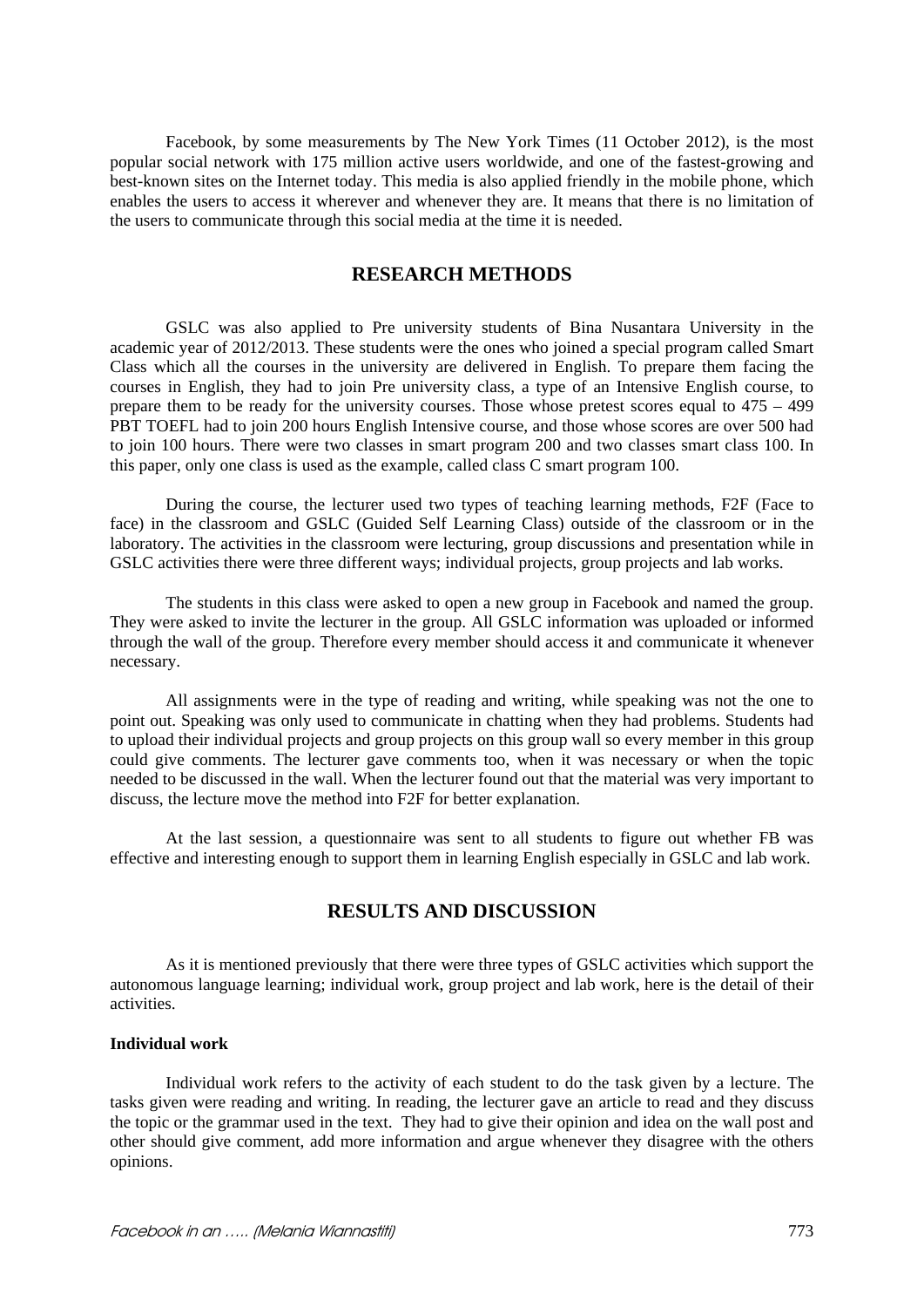### **Group Project**

Group project refers to the activities in which the classroom was divided into four small groups. Each group had to do a specific project such as the idea of 'go green". Students were asked to create art work by using the second used material or rubbish and write the easy of the project to be uploaded in the Internet Social Media.

### **Lab work**

Lab work refers to the activities of students in the laboratory. The lecturer lead the class but all students work in each PC connected to the Internet. They were given tasks to read two articles from the Internet and then write their review on the two articles and their opinions toward the content of the article.

## **How the Internet Social Media Support GSLC**

In each of the activities in this social media could give a lot of supports. In individual work, this media can be used as the means of communication among the students and the lecturer. If the questions were very personal, option personal message was used. In this case, the students felt free and safe to communicate with the lecturer about their problem especially in English language achievement problems. If the questions were general that all students should know, the students could write it on the wall, then the lecturer could give more information to all members.

In this type of project, the lecturer gave deadline of the project should be submitted. Since the Internet became sources of learning, the lecturer chose good reading material for the students. After they read the material, they had to write their idea about the article and add some more tips. By adding some more tips, other students can learn something from the other. The lecturer also asked them not to copy others, which means that they had to add some more tips which were different from others. Therefore they had to read others first before they wrote their opinion. It made the student try to make the assignment fast and uploaded first because they did not want to find other ideas than the ones which had been uploaded by others.

Figure 1 is an example of a lecture communicating to the students for an individual project.



Figure 1 Example of assignment to do for individual project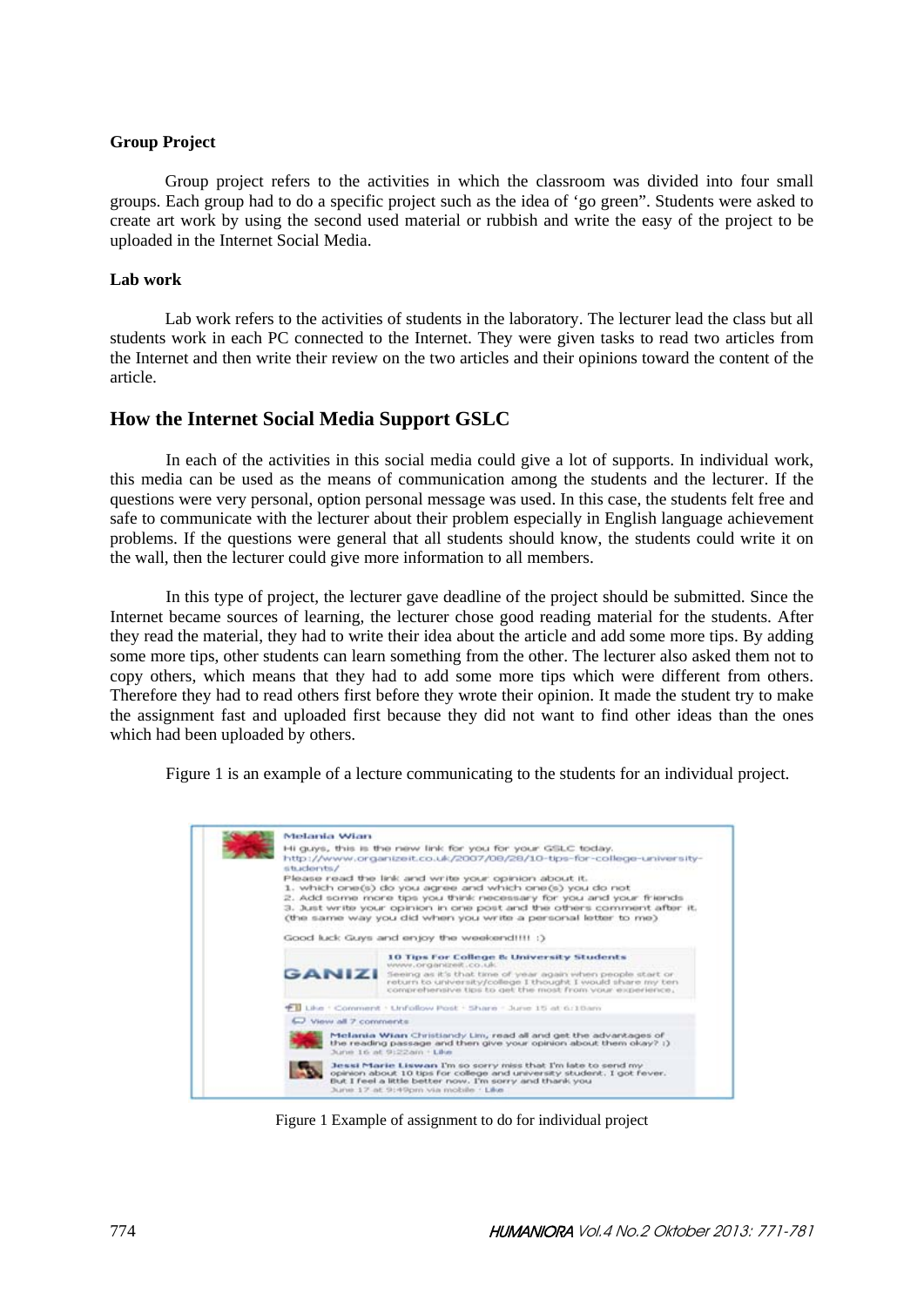In group project, this social media could support the way of communication inter group, among the group and with the lecturers. They could communicate one another though this media. It also could be used to upload their project and their writing.

This project was a 'one week project'. Therefore, during a week, they had to communicate one another to finish it. They also could communicate with the lecturer through Facebook message tool or chat room. All communication in each group was in English. It really exposed them to use English even in casual conversation to create the art work. Figure 2 and 3 are the examples of intergroup communication and the result of the group project.

| Samuel Alfino Christanto uploaded a file.                                                         |  |  |  |  |  |  |  |  |  |  |
|---------------------------------------------------------------------------------------------------|--|--|--|--|--|--|--|--|--|--|
| dear my group,                                                                                    |  |  |  |  |  |  |  |  |  |  |
| with this post i want to announce you that you can download the template<br>of the letter here :) |  |  |  |  |  |  |  |  |  |  |
| If you have suggestion for the design please contact me ASAP                                      |  |  |  |  |  |  |  |  |  |  |
| sincerely,                                                                                        |  |  |  |  |  |  |  |  |  |  |
| Samuel Alfino Christanto                                                                          |  |  |  |  |  |  |  |  |  |  |
| Template.docx - version 1<br>$\equiv$<br>Preview · Download                                       |  |  |  |  |  |  |  |  |  |  |
| Like . Comment . Follow Post . 13 hours ago                                                       |  |  |  |  |  |  |  |  |  |  |
| Seen by 4                                                                                         |  |  |  |  |  |  |  |  |  |  |
| Fandy Suandy thanks boss I<br>13 hours ago . Like                                                 |  |  |  |  |  |  |  |  |  |  |
| Samuel Alfino Christanto your welcome<br>12 hours ago . Like                                      |  |  |  |  |  |  |  |  |  |  |
| Write a comment                                                                                   |  |  |  |  |  |  |  |  |  |  |

Figure 2 Example of intergroup communication



Figure 3 The result of the group project of "GO GREEN"

In the laboratory, when they did their reading and writing project, they were not allowed to make any noise in the room or talk with their friends. When they had question they had to ask it through the chat room in Facebook. Therefore they were asked to be online in this media. If the questions were general, the answer and information were written on the group chatting room but if the questions were about personal questions, the answers were written on the student asking question personal chat room. Figure 4 is the example of personal chat when they did lab work.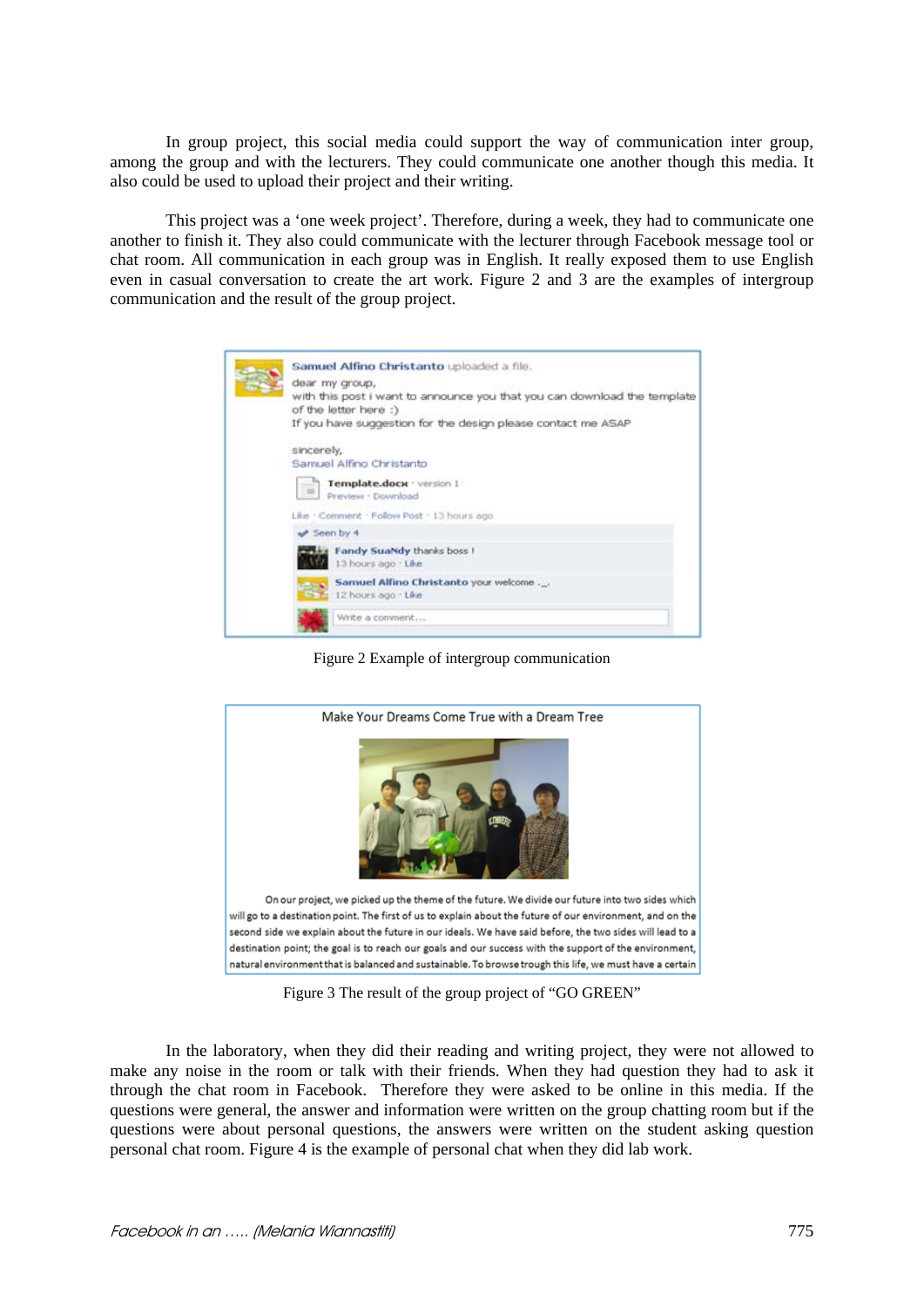

Figure 4 The example of a chat room in a lab work

## **The Advantages of Using Facebook**

The teaching learning method used by the lecturer should give some advantages for both the students and the lecturer. By using Facebook, the Internet social media, there are some advantages could be gained although some people still think that this social media is not a formal one and not an academic tools for school life and some others still think that it gives bad influences.

There are some good points to use Facebook in GSLC activities. First is reducing the use of papers. As all people know that classroom activities normally need papers for students' assignments, projects and other activities. By using the social media, fewer papers are used in supporting the teaching learning activities. Students do not need to write any assignments on a paper but directly on the wall of the media. It also supports the whole world concern of go green campaign.

The second one is that this media is very effective to make the students do the tasks on time. Since this media is supported with the time of uploading, the lecturer can easily check the time when the students upload the material whether it is before the dead line or after it. Moreover, the effectiveness of this method is every student has mobile phone on hand connected to the Internet. It enables the students do their tasks anywhere and anytime. They do not need to be in a specific place to do it.

Third, this method is also a fun way for students since young generation now can be called 'gadget persons'. It is easier to ask the students to do the tasks through their mobile phone connected to the Internet and social media than ask them to do their task of writing in a piece of paper.

The Fourth advantage is that every student in the group can access others' work especially in writing. It can reduce the 'copy cat' or plagiarism since the writing is uploaded in social media which means it is easier for the lecturer to check whether the students copy-paste from the Internet resources. Besides, it can give the opportunity for each student to do peer correction. They can just open their fun Facebook to read others' writing and give the comment or have more idea or information from others works.

The next one is the most useful one for the students. They had to communicate all in English. It exposes the students to use English in both casual communication in chatting and formal one in doing their writing task. The last advantage of using this media is that it is easy and fast for the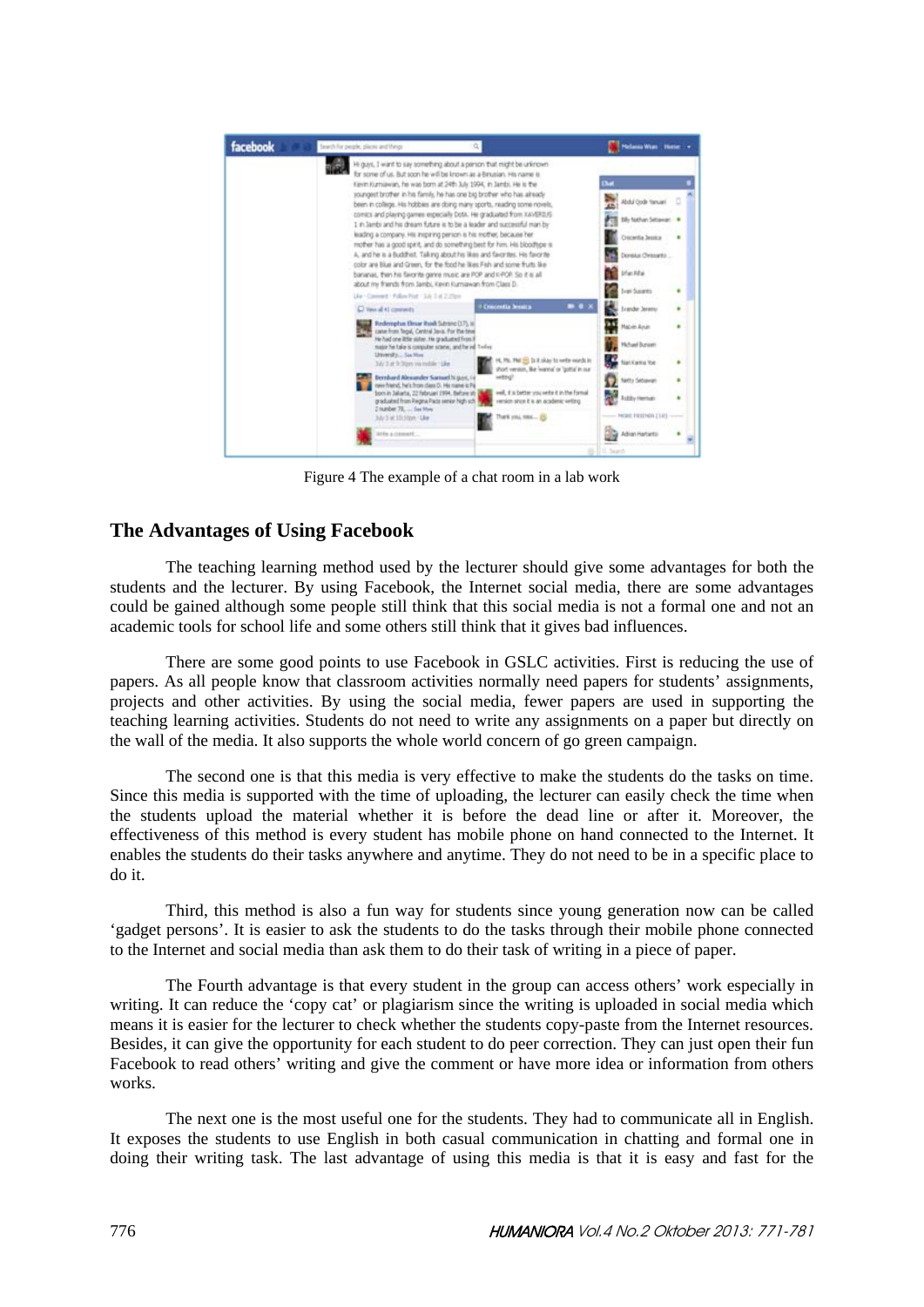lecturer to give information or task to do to the students. Since every student in the class is connected to the Internet through their mobile phone, in a minute they will get the information.

### **The Effectiveness of Using FB in Learning English**

To find out effectiveness of using FB, a questionnaire was sent to the students. From class C, there are sixteen students answer the questions. However from these students, it has given the idea whether the students make use of this application to support them to learn English.

There were four main areas of question based on the activities they learn. The first area is the individual activities in GSLC. There were six questions including getting information, the easiness of uploading the tasks, peer learning, and communicating with the lecturer and friends. Students have to choose five choices whether they strongly agree, agree, neutral, disagree and strongly disagree. To make the calculation easier, the five options are reduced into three categories, agree shown by the blue bar, neutral shown by the yellow bar and disagree shown by the red one.

### **Individual Works**



Figure 5 Question 1 FB for Individual activities in GSLC

From the result of the questionnaire for individual activities in GSLC, it can be concluded that almost in all area, they agree that Facebook supports them to get information, communicate with instructor and friends easily. Almost in all items, more than 50% agree, especially on the C items, which asking whether they could upload the tasks easily, 100% agreed with it. Only on the last item less than 20 percent disagree that they could not read the instruction clearly while more than 80% agrees that they could do it easily. Therefore it can be concluded that Facebook support the students in doing individual task easily.

#### **Group Project**



Figure 6 Question 2 FB for Group activities in GSLC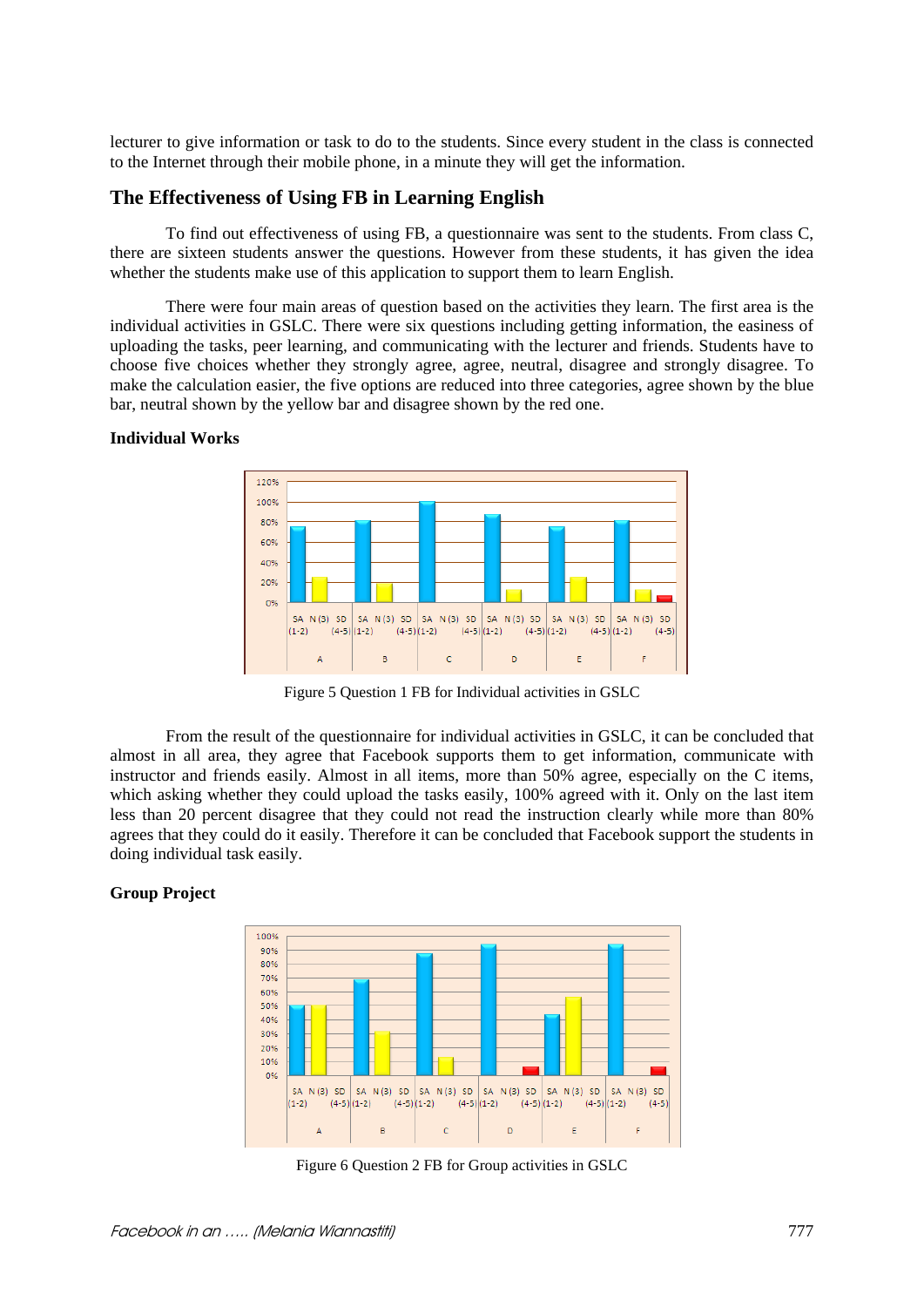From the chart of group work questionnaire, it can be gained some explanation as follows: almost all of the result shows that they agree that Facebook support their group work by uploading, communicating with friends in their group and instructor. More than 50% agrees that they can make use of FB in their project. Only few students and less than 10% disagree with the point asked, especially for question D whether they could learn from their group project uploaded and whether they could get information easily in the group. In this area of question, it can be concluded that Facebook supports them to do their group project.

### **Lab Work**



Figure 7 Question 3 FB for my laboratory work in GSLC

In lab work activities, the result of the questionnaire is almost the same with the individual work and the group work. In all area of questions, more than 60% agree that they can use Facebook to support they lab work. Some are disagree, however the percentage is only a little and less than 20%. Easily it can be concluded hat Facebook support their lab work in GSLC.

### **Feeling about Using Facebook in GSLC**



Figure 8 Question 4 FB for my GSLC activities

This questionnaire is mainly asking about the students feeling by using Facebook to support their GSLC activities in general. The question is about their whether they found it easy to use Facebook, whether they were interested in and happy using FB, and whether they felt proud that pother person like their works or their curiosity to read other's work to give them some inspiration. From the table it can be seen that, more than 50% in all aread of questions agree to have god feeling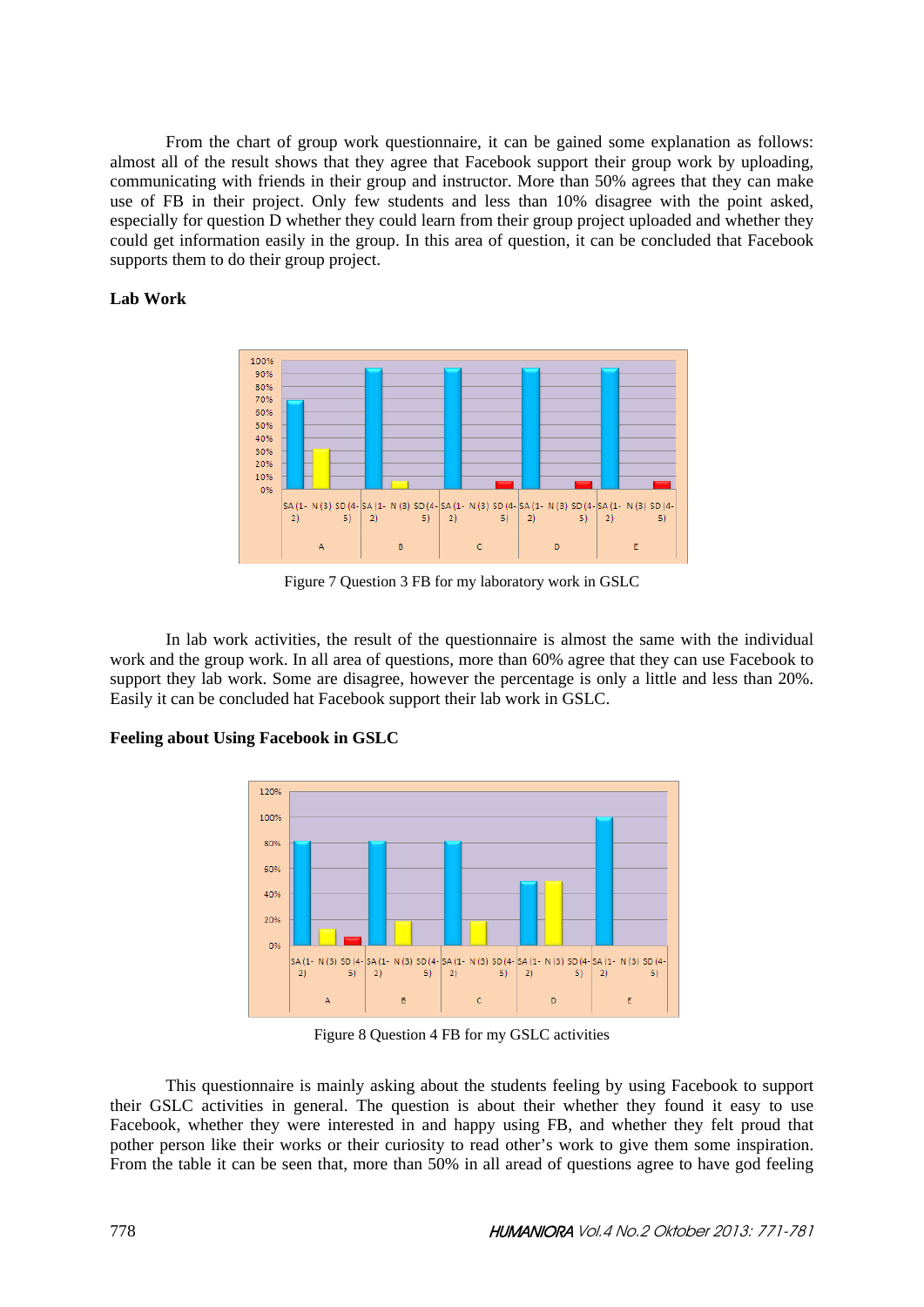toward the using of Facebook. Especially in the last question whether they are curious to know other work in positive way, in which they can learn from other students. It can be gained the conclusion that students are happy to use Facebook in GSLC and support their learning.

## **CONCLUSION**

Some people think negatively of the use of Facebook since in some media there are some bad things happened after using this social media. Moreover some teachers think that this media is not good to be used in for teaching and learning. However, by having the discussion about the advantages of using the media, and the students' opinion about how Facebook support their activities in GSLC through the questionnaire, it can be concluded that Facebook media can very effective to support the teaching learning of English outside of the classroom.

The effectiveness of using this social media depends on the way how the lecturers or the teachers make use of it. Not only preparing the tasks well and fun, the teachers or lecturers have to control the use of this media in the group in order all of the users in the group get more advantages in teaching and learning.

### **REFERENCES**

- Brown, H. D. (2001). *Teaching by Principles: an Interactive approach to language Pedagogy.* New York: Addison Wesley Longman.
- Chamot, A. U., et al. (1999). *The learning Strategies Handbook.* New York: Addison Wesley Longman.
- Harmer, J. (2003). *The practice of English Language Teaching. Third Edition*. England: Pearson Education.
- The New York Times. 11 October 2012*. Facebook: an article*. Available at http://topics.nytimes.com/top/news/business/companies/facebook\_inc/
- Warschauer, M. (2000). *The Changing Global Economy and the Future of English Teaching*. Available at http://www.gse.uci.edu/makw/global.html
- Ying, F. (2012). Promoting Learner Autonomy Through CALL Projects in China's EFL Context. *Ejournal of Teaching English with Technology*. Vol 2 no 5, pp 3 – 38. Available at http://www.iatefl.org.pl/call/callnl.htm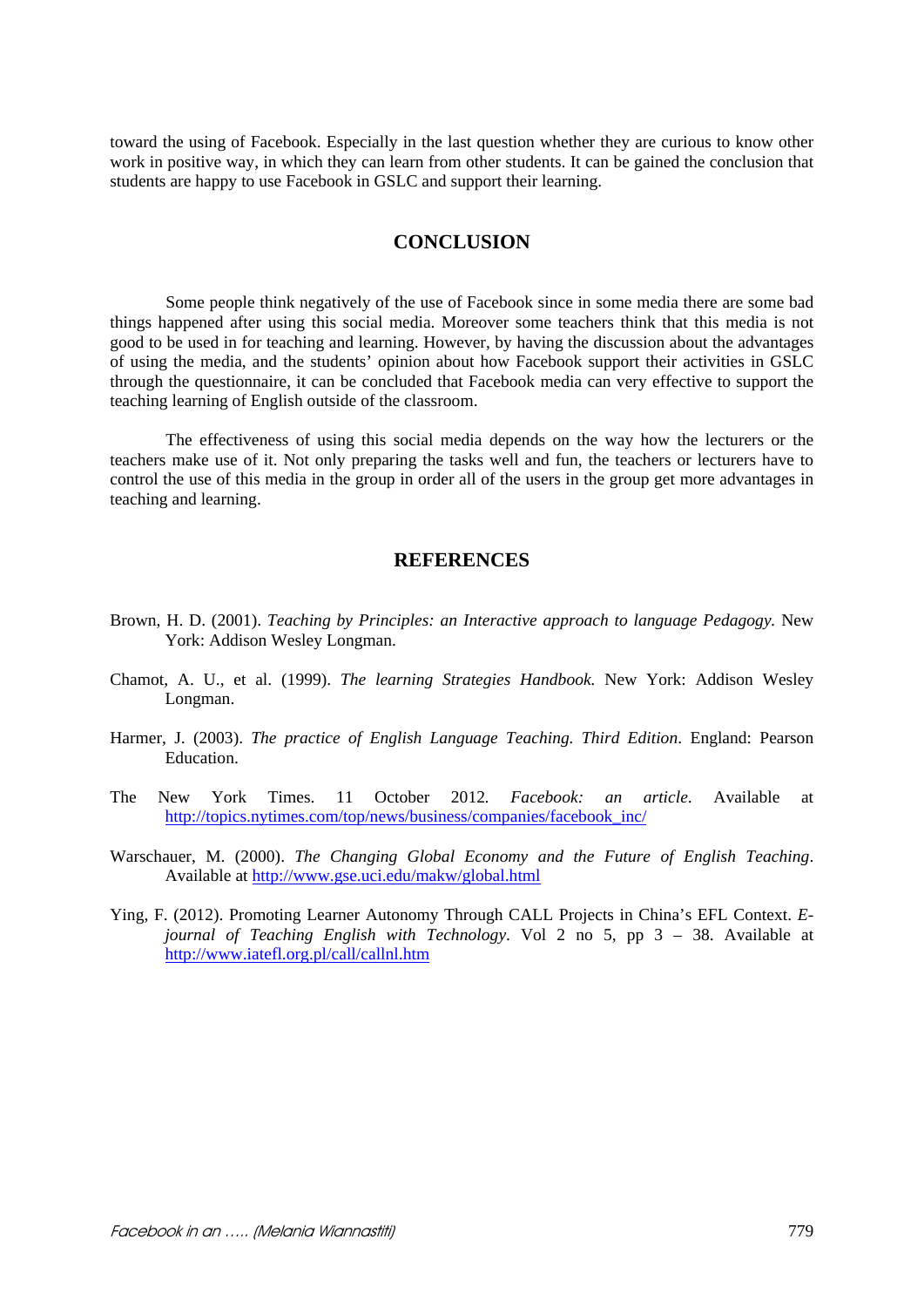Appendices Appendix 1: questionnaire

# **Questionnaires**

## **The use Facebook for supporting GSLC for smart 100 English programs**

Class: C Program: 100 Student's ID: *Direction: Please state the extent to which you agree or disagree with the following statements, where 1 is Strongly Agree and 5 is Strongly Disagree (tick one per statement).* 

### Question 1 **FB for Individual activities in GSLC**

| Through FB,                                                      |  |                        |  |
|------------------------------------------------------------------|--|------------------------|--|
| A. I could get the information for my individual task easily     |  | $\left( \quad \right)$ |  |
| B. I could communicate with my instructors easily.               |  |                        |  |
| C. I could upload my task easily.                                |  |                        |  |
| D. I could learn from my friends' task uploaded.                 |  | $\left( \quad \right)$ |  |
| E. I could communicate with my friends easily.                   |  |                        |  |
| F. I could read the instructions for my individual tasks easily. |  |                        |  |

### Question 2. **FB for Group activities in GSLC**

| Through FB,                                                    |  |                        |  |
|----------------------------------------------------------------|--|------------------------|--|
| A. I could get the information for my group tasks easily       |  |                        |  |
| B. I could communicate with my instructors easily.             |  |                        |  |
| I could upload my group task easily.                           |  | $\left( \quad \right)$ |  |
| D. I could learn from other groups tasks uploaded.             |  |                        |  |
| I could communicate with my group members easily.<br>Е.        |  |                        |  |
| I could read the instructions for my group tasks easily.<br>F. |  |                        |  |

#### Question 3 **FB for my laboratory work in GSLC**

| Through FB, |                                                         |  |  |  |
|-------------|---------------------------------------------------------|--|--|--|
|             | A. I could ask the information to my instructor easily  |  |  |  |
|             | B. I could communicate with my instructors easily.      |  |  |  |
|             | C. I could upload my task easily.                       |  |  |  |
|             | D. I could learn something from others' tasks uploaded. |  |  |  |
|             | E. I could read the instructions for my tasks easily.   |  |  |  |

### Question 4 **FB for my GSLC activities**

|                                                                 | SА |        |                  | SD.       |
|-----------------------------------------------------------------|----|--------|------------------|-----------|
| Through FB,                                                     |    |        |                  |           |
| A. I found it easy to get GSLC assignment                       |    | $\Box$ | $\left( \right)$ |           |
| B. I found it interesting to use FB for this program.           |    |        |                  |           |
| C. I found it happy to upload my task in FB.                    |    |        |                  |           |
| D. I found it proud when my friends like my work uploaded.      |    | $\Box$ | $\left( \right)$ | $\subset$ |
| E. I found it curious to read my friends' work in which I could |    |        |                  | $\cap$    |
| learn something.                                                |    |        |                  |           |
|                                                                 |    |        |                  |           |